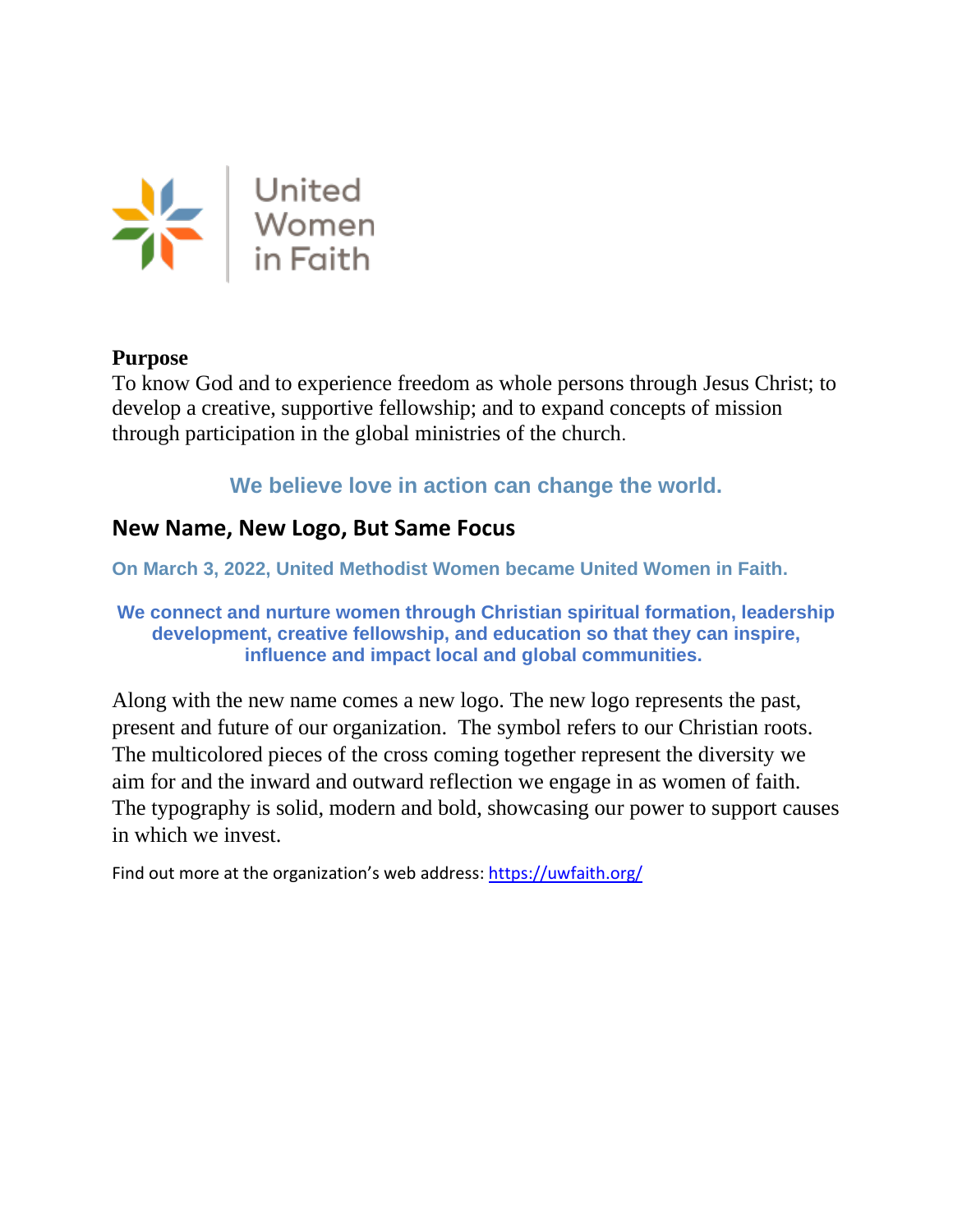## **LEXINGTON UNITED WOMEN IN FAITH**

## **2022 OFFICERS**

President – Trudy Huffstetler Vice President – Katy Handell Secretary – Lynn Silvey Treasurer – Julie Robinson Historian – Becky Parker Nominations – Vicki Boylston Outreach – Valerie Knight Program Resources – Wanda Pettus Reading Program – Terrie Morrison Spiritual Growth – Terrie Morrison Bereavement- Trudy Huffstetler

## **UWFAITH CIRCLES**

#### **AL GEORGE CIRCLE**

Third Thursday at 6:30 PM Mission Spotlight: [Epworth Children's Home](https://www.epworthchildrenshome.org/) Carolyn Johnson

### **F.A.I.T.H CIRCLE FAITH AND INSPIRATION THROUGH HIM**

Meeting Date – Sunday Evening Mission Spotlight: [Epworth Children's Home Foster Care](https://www.epworthchildrenshome.org/what/foster-care-program/) Annie Register

#### **FRANCES MAJOR CIRCLE**

Second Thursday at 6:30 PM Mission Spotlight: [Killingsworth Home](http://www.killingsworth.org/) Robin Andrews

#### **JOY CIRCLE**

4th Thursday at 6:30 Mission Spotlight: [LaVie Pregnancy Care Cente](https://laviesc.org/)**r** Stephanie Thain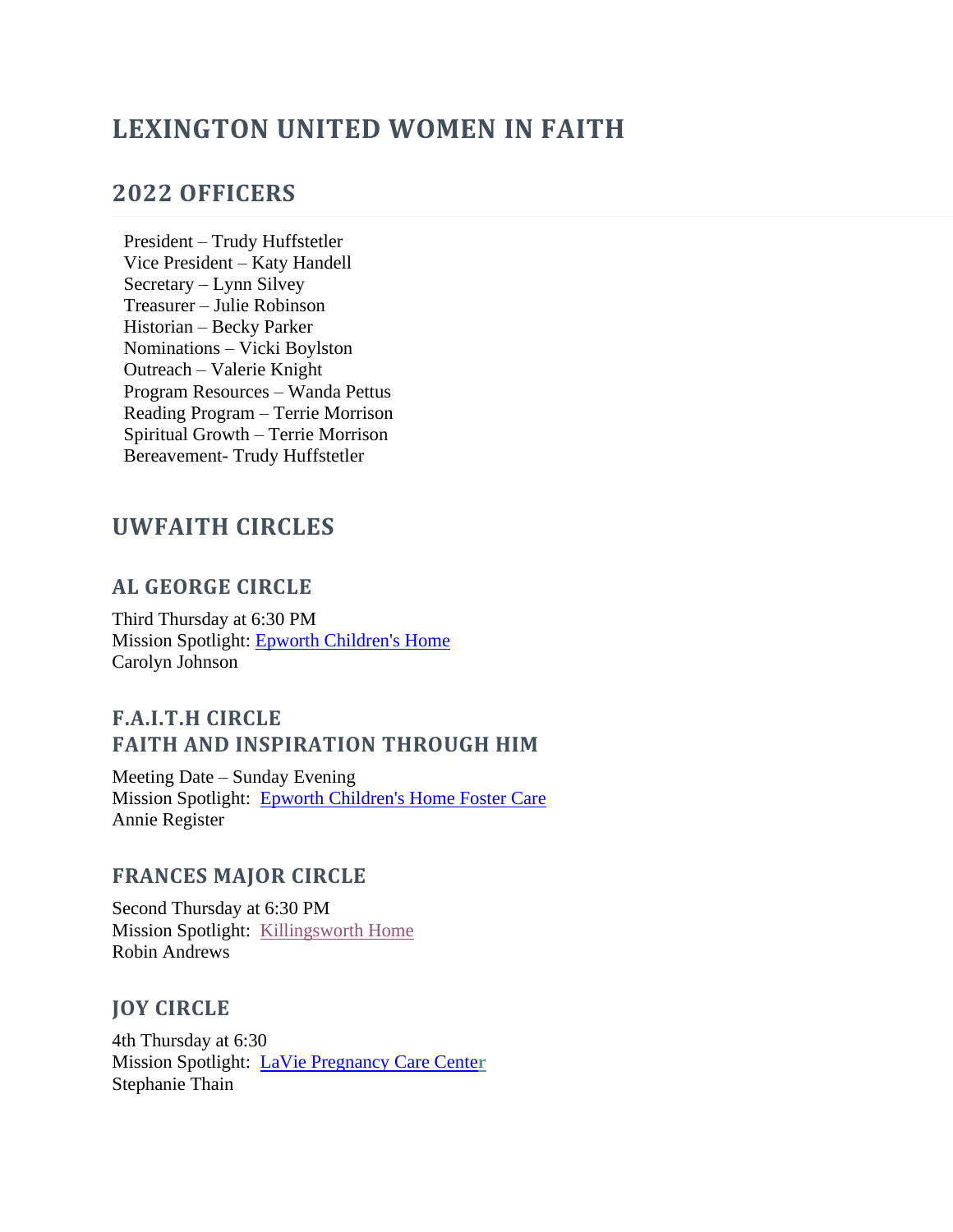## **KATIE BELL FOX CIRCLE**

Quarterly at Church When Possible Mission Spotlight: [Bethlehem Center](https://www.thebethlehem.center/) Mary Hazelton

## **QUESTERS STUDY GROUP**

Third Tuesday at 7:00 PM in Church Parlo[r](http://www.ruralmission.org/) Susan Mitton

#### **SUSANNA WESLEY CIRCLE**

Fourth Tuesday at 10:30 AM in Church Parlor Mission Spotlight: [Wallace Family Life Center](http://wflc.tripod.com/) Wanda Pettus Linda Gladden

## **UMW READING PROGRAM – Books are available in the Media Center**

For more information about the Reading Program and to download the 2021-2022 list: <https://www.umwmissionresources.org/downloads/ReadingProgramCatalog2021.pdf>

The Reading Program list for 2021-2022 is available at the Mission Resources site under "Downloads and Resources" <https://www.umwmissionresources.org/content.asp?tid=1387> Please scroll down to the segment titled "Reading Program." Books from lists in 2015-2022 are eligible. Response Magazine and the Faith Talks podcast are also part of the Reading Program.

For more information on the Reading Program or to recommend a book be included: <https://uwfaith.unme.staging.findsomewinmore.com/resources/2022-reading-program/> The reading program reporting form and certificate can also be found at the above link.

Reading Program Coordinator: Terrie Morrison

## **OTHER UMW/UWFAITH LINKS**

SC Conference of United Methodist Women: <http://www.umcsc.org/women/>

United Women in Faith nationally and globally: <http://uwfaith.org/>

2022 SCCUMW Calendar: <https://www.umcsc.org/wp-content/uploads/SCCUMW-2022-Calendar-dates.pdf>